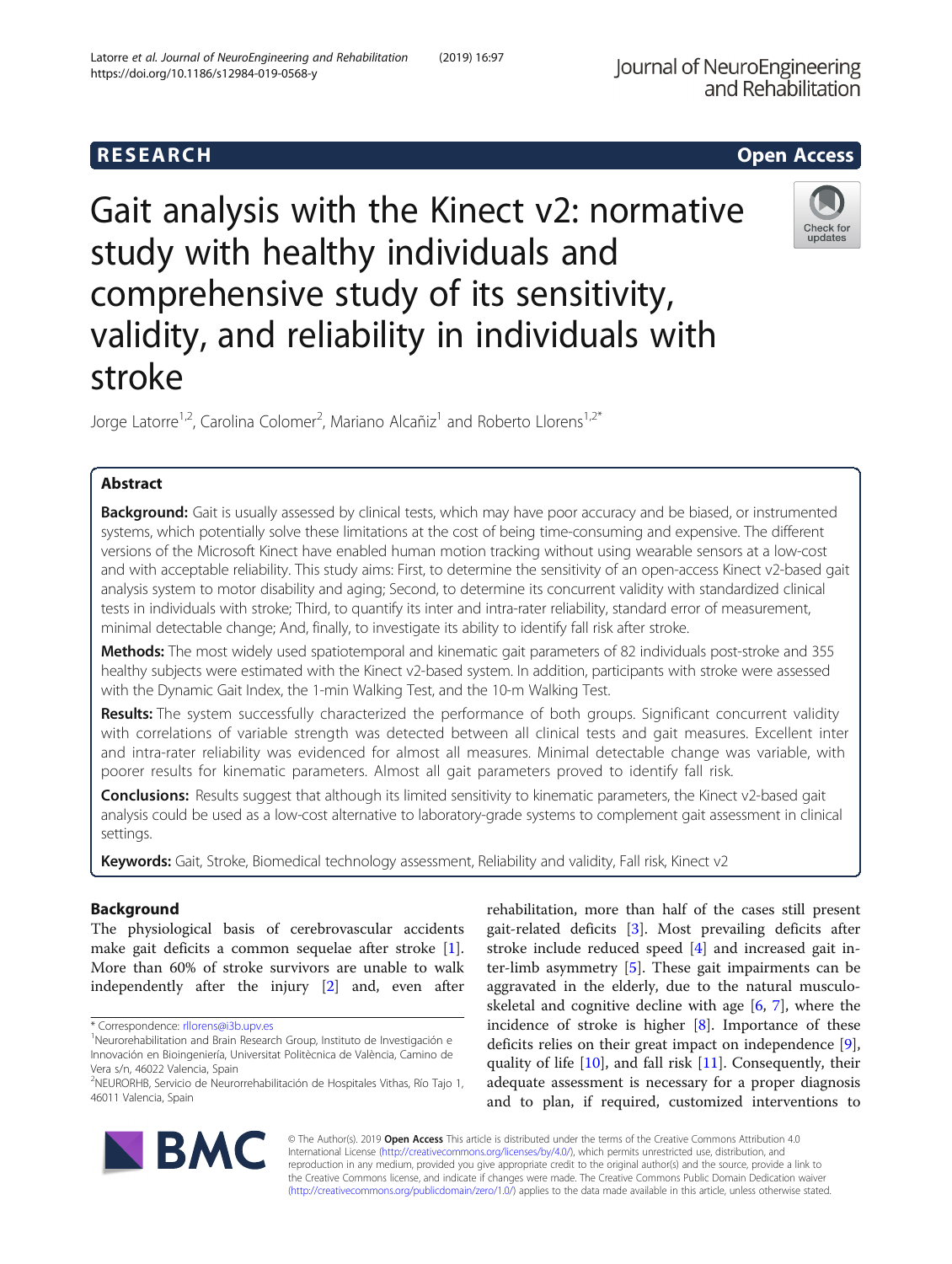each individual's condition and evaluate the effectiveness of these interventions.

Assessment of gait is commonly performed in the clinical setting using standardized scales and tests that evaluate different aspects of human locomotion and, in some cases, compare the results of the person being tested with those obtained by a matched healthy sample [[12](#page-9-0)]. Although these tools are easy to administer and, in general, not time-consuming, they can present lack of specificity and, more importantly, may have poor accuracy and be biased by subjective evaluations [\[13](#page-9-0)]. Over the years, different technological solutions have been proposed to overcome these limitations. Accurate estimation of spatiotemporal parameters has been enabled by instrumented walkways  $[14]$  and force plates  $[15]$  $[15]$  $[15]$ , generally, from ground reaction forces during walking. Estimation of kinematic parameters, however, require the position of several joints to be tracked during the test, which has been indirectly facilitated by different technological solutions that estimate the position of some sensors that are attached to specific body parts [\[16](#page-9-0)–[18](#page-9-0)]. Among them, optical motion tracking has become the most common alternative for accurate investigation of kinematic gait parameters [\[19\]](#page-9-0). Although instrumented systems allow for accurate spatiotemporal and kinematic analysis, their high cost and large size have restricted their use to research laboratories and large clinical centers with high economic resources [\[20\]](#page-9-0).

In the last years, the Microsoft Kinect (Microsoft, Redmond, WA), a portable off-the-shelf infrared camera originally intended for entertainment, has enabled human motion tracking without using wearable sensors at a very low-cost. Reliability studies have shown comparable performance of the Kinect to laboratorygrade gait analysis systems, for both the first [[21,](#page-9-0) [22](#page-9-0)] and the second version of the device [[23\]](#page-9-0), known as the Kinect v2, which features improved depth accuracy and number of joints tracked [[24](#page-9-0)]. Characteristics of the Kinect v2 have motivated their use for assessing spatiotemporal [[25](#page-9-0)–[27\]](#page-9-0) and kinematic parameters of gait [\[26](#page-9-0), [28\]](#page-9-0) with promising results in healthy individuals, even on treadmills [[28,](#page-9-0) [29](#page-9-0)]. Its reliability in stroke population, however, remains almost unexplored. Little evidence suggests that data retrieved from the Kinect v2 can be used to differentiate healthy subjects from individuals with stroke [[30\]](#page-9-0) and to complement clinical assessment [\[31](#page-9-0)]. Despite of the existing data supporting the reliability of the Kinect v2 to assess spatiotemporal and kinematic gait parameters, the unavailability of the software, the limited investigation in individuals with stroke, and the unknown psychometric properties of Kinect-based tests in this population could compromise the clinical relevance of these results.

The objective of this study was fourfold. First, to compare a cohort of individuals with stroke with respect to a group of healthy controls to determine the sensitivity of an open-access Kinect v2-based gait analysis system to motor disability and aging. Second, to determine the concurrent validity of the system with standardized clinical tests in individuals with stroke. Third, to quantify its reliability as defined by the inter and intra-rater reliability, the standard error of measurement, and the minimal detectable change. And, finally, to investigate the ability of the system to identify risk of falls after stroke.

# **Methods**

# Participants

Individuals with stroke were recruited from the outpatient service of a long-term neurorehabilitation unit. Inclusion criteria in this group were: 1) age  $\geq 10$ ; 2) ability to walk 10 m indoors with or without assistance; and 3) ability to understand instructions (Mini-Mental State Examination  $\left[32\right]$  $\left[32\right]$  $\left[32\right]$  > 23). Exclusion criteria were: 1) individuals with severe aphasia (Mississippi Aphasia Screening Test  $[33] < 45$  $[33] < 45$ ; 2) individuals with permanent fixed contracture of joints in the legs; 3) individuals with arthritic or orthopedic conditions affecting the lower limbs; and 4) individuals with severe hemispatial neglect. A sample size of 82 post-stroke participants was calculated for an effect size of 0.3, a power of 0.80, an alpha of 0.05, and two tails.

Healthy subjects older than 10 years old with no known musculoskeletal or vestibular disease and/or prosthetic surgery were potential candidates to participate in the study. A minimum sample size of 328 healthy participants, four times the number of participants post-stroke was required. A minimum of 40 healthy participants per decade was also required to avoid a heterogeneous distribution.

Ethical approval for the study was granted by the Institutional Review Board of Vithas Hospital Valencia al Mar. All eligible candidates who agreed to take part in the study provided written informed consent.

#### Instrumentation

A Kinect v2 was used to retrieve the 3D pose of the participants and to provide a RGB video of their performance at 30 Hz during the assessment [[34\]](#page-9-0) using the Kinect for Windows Software Development Kit 2.0. An MSI GT70-066ES (Micro-Star International Co., Ltd., Zhonghe, New Taipei, Taiwan) which included an 8-core Intel® Core™ i7-3610QM @3.30 GHz, 8 GB of RAM, and NVIDIA® GeForce® GTX670M (Nvidia Corporation, Santa Clara, CA, USA) run a custom-made gait analysis software.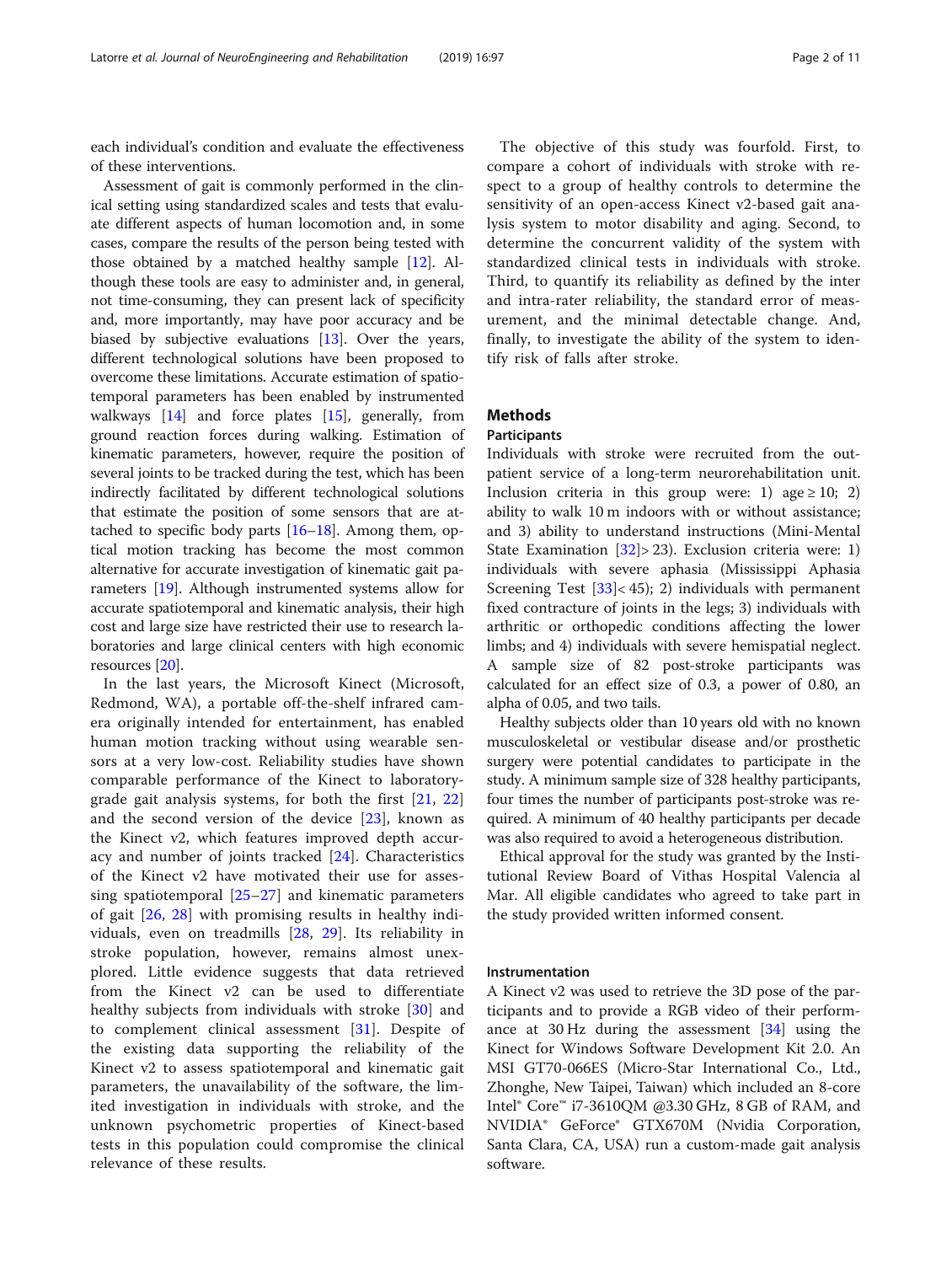A dedicated application was designed to register the 3D position and orientation of the 25 human joints provided by the Kinect v2 while they approach to the device from the maximum (5 m) to the minimum distance covered  $(0.5 \text{ m})$ , it is, for a total of  $4.5 \text{ m}$  [[35](#page-9-0)]. After each trial, the application estimates and stores the most widely used spatiotemporal and kinematic gait parameters. Parameters that involved ankle kinematics were discarded, as the Kinect v2 has been reported to have poor reliability in ankle detection [\[36\]](#page-9-0) and step asymmetry was calculated as the difference between right and left step length. All other kinematic parameters, and the speed, stride, and step measures were computed from the speed of the ankles. Shorter events were estimated from the distance between the sacrum and the ankles and toes. These methods have been shown to provide the best accuracy from data retrieved by the Kinect  $v2$  [[31](#page-9-0)].

# Procedure

Participants were assessed in dedicated areas, clear and free of distractors. Use of close-fitting, pale, and non-reflective clothes was indicated to limit the tracking errors. Participants were initially located at a distance of 6 m from the Kinect v2 in its longitudinal axis. Initial position was marked on the floor using a tape strap. An experimenter asked participants to walk towards the camera until reaching the device at a comfortable speed with a self-initiated movement. Prior to the experiment, all the participants were allowed to practice until they achieved a valid repetition. The position and orientation of the participants' joints were registered and the gait parameters were computed and provided after each repetition. The experimenter checked the performance of the participants and discarded those repetitions that were affected by tracking errors or unusual performance, such as sudden stops during the repetition. A minimum of three valid repetitions were required to ensure repeatability.

In addition, the gait characteristics of participants with stroke was assessed with the Dynamic Gait Index (DGI) [[37,](#page-9-0) [38](#page-9-0)], the 1-min Walking Test  $(1mWT)$  [\[39](#page-9-0)], and the 10-m Walking Test (10MWT) [\[40](#page-9-0)]. In addition, their balance was assessed with the Berg Balance Scale (BBS) [[41\]](#page-9-0) to determine their risk of falling. All assessments took place within 24 h.

Finally, half the participants post-stroke were randomly considered to estimate the inter and intra-rater reliability. The gait parameters of 21 individuals with were assessed with the Kinect v2-based gait analysis by two different experimenters to determine the inter-rater reliability, and other different 21 subjects were assessed twice by the same experimenter to determine the intra-

rater reliability. These tests were also performed within 24 h.

### Data analysis

For each age decade, gait parameters were defined as the average performance of all the subjects in each group. Performance of each subject was computed as his or her average performance in all the existing repetitions. Kinematic parameters were characterized by the range of motion of the joint involved in each parameter. Different statistical analysis were performed to investigate each objective.

First, paired t-tests were used to describe differences in the gait parameters between populations.

Second, Pearson correlation coefficients were calculated to determine the age effect on all measures and the concurrent validity of the Kinect v2-based gait analysis system with clinical tests. Correlations illustrating concurrent validity reflected the extent to which gait measures and clinical tests were related, and consequently, depicted similar motor components.

Third, a two-way random effects model intra-class correlation coefficient with a single rate/measurement (ICC [[1,](#page-9-0) [2\]](#page-9-0)) was used to summarize the strength of the reliability. Values of 0.8 or higher were accepted as indicating very strong reliability. Values in the range of 0.6 to 0.8 and 0.4 to 0.6 were considered indicators of strong and moderate reliability, respectively. Values in the range of 0.2 to 0.4 and below 0.2 were analogously considered indicators of weak and very weak reliability, respectively [[42](#page-9-0)]. The standard error of measurement and the minimal detectable change were also obtained. Minimal detectable change scores higher than 30% were considered poor, from 10 to 30% were considered acceptable, and those lower than 10% were considered excellent [[43](#page-9-0)].

Finally, to determine the ability of the system to identify fall risk in people with stroke, their risk of falling was categorized according to their scores in the BBS. Participants with stroke were classified as fallers (scores below 49) and non-fallers (scores greater or equal to 49) [\[44\]](#page-9-0), accordingly. Paired t-tests were performed to investigate differences between both groups of participants and a receiver operating characteristic (ROC) area was estimated to determine the ability of each variable to discriminate between fallers and non-fallers. Values of the ROC from 0.9 to 1 were considered excellent, from 0.8 to 0.9 were considered good, from 0.7 to 0.8 were considered fair, from 0.6 to 0.7 were considered poor, and from 0.5 to 0.6 were considered fail [\[45](#page-9-0), [46](#page-9-0)].

All statistical analyses were performed using IBM SPSS Statistics version 22 (IBM, New York, NY). Twosided p-values below 0.05 were considered statistically significant.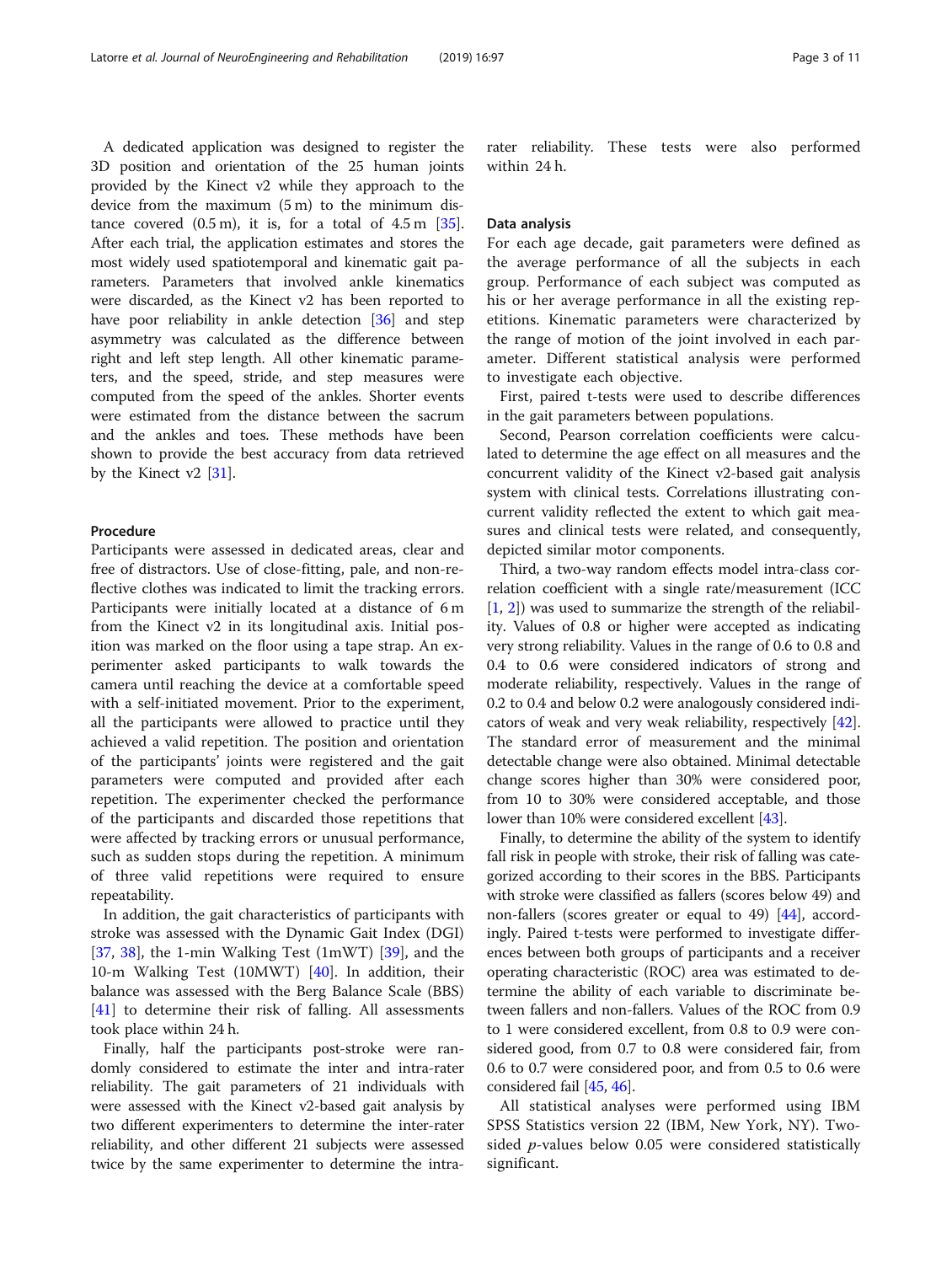# Results

# Participants

Eighty-two individuals with stroke (55 men and 27 women) participated in the study (Table 1). Post-stroke participants had a mean age of  $48.3 \pm 16.14$  years old and presented either ischemic  $(n = 41)$  or hemorrhagic stroke  $(n = 41)$ , with a mean time since injury of 748.55 ± 785.12 days.

A total of 355 healthy individuals (169 men and 186 women), with a mean age of  $43.3 \pm 18.6$  years old were also enrolled (Table 1).

### Performance comparison

The motor performance of both groups evidenced significant differences in most of the spatiotemporal gait values. Healthy participants showed higher gait speed values in comparison with participants with stroke. Stride and step length were slightly higher in healthy individuals and stride and step time evidenced higher values in individuals post-stroke. Step width reflected higher values in individuals with stroke. Participants post-stroke also showed higher double support time in comparison to healthy individuals, which reached statistical significance in adults. Regarding kinematics values, participants with stroke evidenced higher trunk tilt compared with healthy controls. Other spatiotemporal and kinematic parameters evidenced different performance in both populations, which gave rise to multiple statistical significant differences (Tables [2](#page-4-0) and [3](#page-5-0)).

The effects of age were also evidenced in the performance of both groups. All the participants showed almost invariable gait speed, which decreased for those older than 60. This negative effect of age on gait speed was evidenced in both healthy  $(r = -0.377)$ ;  $p = 0.000$ ) and participants with stroke  $(r = -0.471)$ ;  $p = 0.000$ ) (Tables [2](#page-4-0) and [3](#page-5-0)). Stride and step length showed a clear decrease with age in healthy adults  $(r = -0.385; \quad p = 0.000 \quad \text{and} \quad r = -0.423; \quad p = 0.000,$  respectively) and adults with stroke  $(r = -0.519; p =$ 0.000 and  $r = -0.519$ ;  $p = 0.000$ , respectively). In contrast, stride and step time remained more stable for all the participants. Healthy participants showed increased double support time at older ages  $(r = 0.340;$  $p = 0.000$ ), which was also reflected by participants post-stroke  $(r = 0.295; p = 0.009)$ . Knee flexion-extension also evidenced a decrease with age in the healthy group  $(r = 0.334; p = 0.001)$ , which was not reflected by individuals with stroke  $(r = -0.150; p = 0.187)$ . A similar age-effect was detected for trunk tilt. While healthy individuals showed decreasing trunk tilt with age  $(r = -0.232; p = 0.025)$ , individuals post-stroke did not showed a clear tendency  $(r = 0.162; p = 0.152)$ . Other spatiotemporal and kinematic parameters did not show a clear age-related tendency.

#### Concurrent validity

Significant correlations were detected between all the clinical tests and all spatiotemporal parameters obtained by the Kinect v2-based gait analysis, but for the step asymmetry (Table [4](#page-6-0)). Strong correlations were found between all the clinical tests and speed, stride, step, and cadence, but those between the DGI and stride and step length, which were very strong, and those between the 10MWT and stride time and cadence, which were moderate. Correlations between clinical scales and double support time were moderate, while correlations between clinical scales and step width and swing time were weak, but for that between the 10MWT and the swing time, which was moderate.

Significant correlations were also found between the clinical scales and the kinematic parameters. Strength of the correlation with clinical scales was moderate for hip flexion-extension, ankle height variation and trunk obliquity and tilt, with the exception of that between trunk tilt and the 10MWT, which was strong and

Table 1 Distribution of participants by age and gender

|           | Healthy subjects |     | Individuals with stroke |                |                    |                    |                    |                   |  |
|-----------|------------------|-----|-------------------------|----------------|--------------------|--------------------|--------------------|-------------------|--|
|           | Women            | Men | Women                   | Men            | Berg Balance Scale | Dynamic gait index | 1-min walking test | 10-m walking test |  |
| $10 - 19$ | 23               | 24  |                         | 3              | 53.25 (4.19)       | 23.60 (0.89)       | 82.20 (12.97)      | 7.06(0.64)        |  |
| $20 - 29$ | 26               | 37  | $\overline{4}$          | $\overline{2}$ | 53.17 (4.67)       | 21.33(5.13)        | 64.00 (38.29)      | 8.48 (3.70)       |  |
| $30 - 39$ | 22               | 33  | 5                       | 6              | 54.88 (1.36)       | 22.40 (2.88)       | 70.90 (16.44)      | 8.61 (1.34)       |  |
| $40 - 49$ | 29               | 14  | 6                       | 10             | 51.00 (5.42)       | 20.81 (3.82)       | 65.88 (24.44)      | 10.55(6.45)       |  |
| $50 - 59$ | 26               | 18  | 6                       | 18             | 50.61 (7.21)       | 20.87 (4.24)       | 58.61 (16.51)      | 11.43(4.73)       |  |
| $60 - 69$ | 28               | 19  | $\overline{2}$          | 11             | 48.38 (9.45)       | 18.38 (7.94)       | 50.31 (23.84)      | 18.41 (19.99)     |  |
| $\geq 70$ | 32               | 24  | 2                       | 5              | 43.57 (9.50)       | 17.00 (5.35)       | 42.86 (12.05)      | 12.87 (4.48)      |  |
| Total     | 186              | 169 | 27                      | 55             | 50.44 (7.29)       | 20.51 (5.02)       | 60.75 (22.69)      | 11.79 (9.56)      |  |

This table shows the distribution and characteristics of healthy subjects and individuals with stroke by age decades. Scores in the clinical scales are expressed in terms of mean and standard deviation (in parentheses)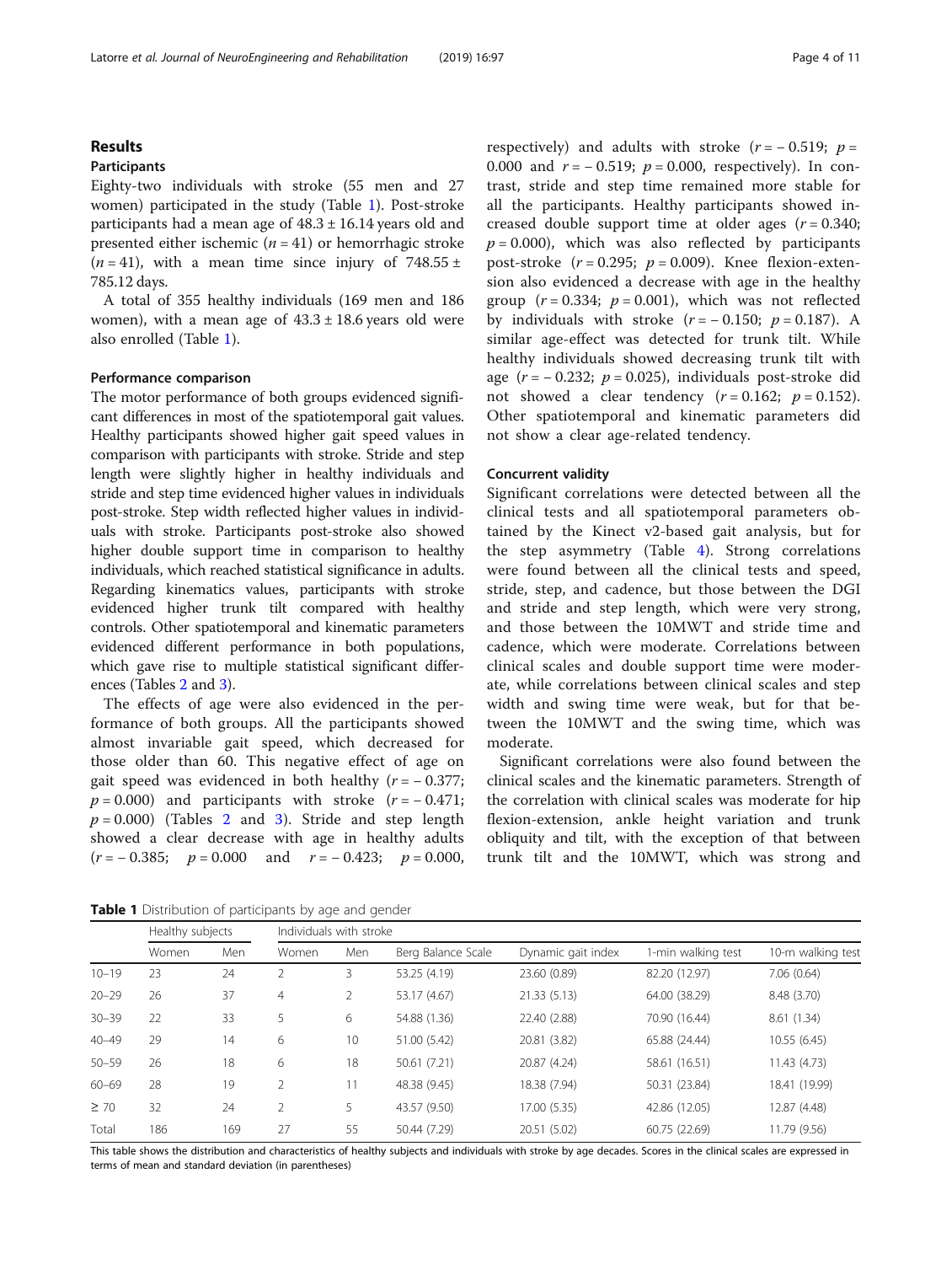|  | Page 5 of 11 |  |  |  |  |
|--|--------------|--|--|--|--|
|--|--------------|--|--|--|--|

|                                 | Age decade        |                 |                   |                  |                     |                  |                  |
|---------------------------------|-------------------|-----------------|-------------------|------------------|---------------------|------------------|------------------|
|                                 | $10 - 19$         | $20 - 29$       | $30 - 39$         | $40 - 49$        | $50 - 59$           | $60 - 69$        | $\geq 70$        |
| Speed (m/s)                     | 1.16(0.15)        | 1.18(0.15)      | $1.16*(0.12)$     | $1.19***$ (0.15) | $1.16***$ (0.19)    | $1.06***$ (0.17) | $0.94***$ (0.19) |
| Stride length (m)               | $1.23***$ (0.11)  | 1.32(0.11)      | $1.29**$ (0.10)   | $1.27**$ (0.14)  | $1.25***$ (0.14)    | $1.19***$ (0.16) | $1.05***$ (0.16) |
| Stride time (s)                 | $1.08***$ (0.09)  | 1.13(0.10)      | 1.12(0.10)        | $1.08***$ (0.09) | $1.09***$ (0.12)    | $1.13***$ (0.10) | 1.19(0.12)       |
| Step length (m)                 | $0.63*$ (0.05)    | 0.67(0.06)      | $0.65***$ (0.05)  | $0.64***$ (0.07) | $0.62**$ (0.07)     | $0.60**$ (0.08)  | $0.52**$ (0.08)  |
| Step time (s)                   | $0.54***$ (0.05)  | 0.56(0.05)      | 0.56(0.05)        | $0.54***$ (0.05) | $0.55***$ (0.06)    | $0.56***$ (0.05) | 0.59(0.07)       |
| Step width (m)                  | $0.11***$ (0.03)  | 0.12(0.03)      | $0.12***$ (0.03)  | $0.11***$ (0.02) | $0.12***$ (0.03)    | $0.10***$ (0.03) | $0.13***$ (0.04) |
| Cadence (step/min)              | $111.87**$ (9.27) | 107.43 (9.60)   | 107.87 (10.25)    | 112.37** (9.36)  | $111.15***$ (12.03) | 107.56** (9.10)  | 102.04 (9.99)    |
| Step asymmetry (m)              | $0.05***$ (0.08)  | 0.06(0.13)      | $0.04*$ (0.02)    | $0.05*$ (0.03)   | $0.06*(0.13)$       | 0.12(0.26)       | 0.07(0.08)       |
| Swing time (s)                  | 0.40(0.05)        | 0.43(0.14)      | $0.43*$ (0.15)    | 0.41(0.12)       | 0.41(0.14)          | 0.42(0.12)       | $0.42**$ (0.07)  |
| Double support time (s)         | 0.28(0.07)        | 0.29(0.08)      | $0.29*(0.07)$     | $0.29**$ (0.09)  | $0.31***$ (0.10)    | 0.37(0.19)       | 0.42(0.19)       |
| Trunk obliquity (°)             | 4.35(1.36)        | 5.05 (1.66)     | $4.69*$ (1.18)    | 4.29(1.25)       | 5.17(2.82)          | $4.87**$ (1.52)  | $4.76**$ (1.31)  |
| Trunk tilt (°)                  | 6.29(1.68)        | 6.26(0.95)      | $6.35*$ (1.64)    | $5.90**$ (1.02)  | $5.28**$ (1.02)     | $5.47**$ (1.26)  | $5.55***$ (1.43) |
| Trunk rotation (°)              | $14.17***$ (3.95) | 15.61 (3.95)    | $16.12*$ (3.65)   | 17.08* (3.82)    | 17.34 (3.11)        | 17.80 (5.25)     | 14.87** (3.89)   |
| Pelvic obliquity (°)            | 8.35 (2.14)       | 6.46(1.98)      | 7.63(2.55)        | 7.49(3.11)       | 7.72(2.12)          | 7.41(1.64)       | 8.22 (1.80)      |
| Pelvic tilt (°)                 | 17.34 (3.85)      | 13.68 (3.85)    | 16.08 (5.38)      | 16.75 (8.25)     | 17.08 (5.59)        | 19.13 (5.64)     | 19.67 (5.46)     |
| Pelvic rotation (°)             | 11.12 (4.06)      | $10.16*$ (3.74) | 11.04 (3.62)      | 13.08 (2.90)     | $10.15*(2.27)$      | 11.72 (3.29)     | $11.03*$ (3.09)  |
| Hip abduction-adduction (°)     | 10.19 (2.51)      | 10.09 (1.98)    | $9.39***$ (2.10)  | 11.26 (3.19)     | 11.95 (3.47)        | 11.56 (1.69)     | 12.58 (3.70)     |
| Hip flexion-extension (°)       | 57.36 (6.33)      | 53.82 (6.06)    | 52.70 (5.76)      | 56.58 (4.76)     | 56.72* (5.72)       | 55.94* (7.71)    | 48.42 (8.65)     |
| Hip height variation (cm)       | 0.06(0.01)        | $0.07**$ (0.01) | 0.07(0.01)        | 0.06(0.01)       | 0.06(0.01)          | 0.06(0.01)       | 0.05(0.01)       |
| Knee valgus-varus alignment (°) | 18.42 (3.73)      | 19.52 (4.56)    | 17.65 (5.51)      | 19.17 (5.44)     | 21.68 (4.46)        | 21.61 (4.42)     | 22.81 (7.42)     |
| Knee flexion-extension (°)      | 52.45 (4.19)      | 50.66 (7.66)    | $50.33***$ (4.85) | 50.53 (5.58)     | 47.97 (5.80)        | 47.75 (5.27)     | 46.38 (6.24)     |
| Knee height variation (cm)      | 0.16(0.13)        | 0.10(0.02)      | 0.10(0.04)        | 0.10(0.07)       | 0.09(0.05)          | 0.08(0.04)       | 0.11(0.09)       |
| Ankle height variation (cm)     | 0.17(0.04)        | $0.20**$ (0.03) | 0.20(0.09)        | 0.21(0.06)       | 0.17(0.02)          | 0.17(0.02)       | 0.17(0.05)       |

<span id="page-4-0"></span>Table 2 Mean values of gait parameters for healthy subjects (normative values)

Performance of healthy subjects divided by age decade in all spatiotemporal and kinematic gait parameters.

All measures are expressed in terms of mean and standard deviation (in parentheses).  $*: p < 0.05$ .  $**: p < 0.01$ 

between hip flexion-extension and ankle height variation with 10MWT, which were weak. Correlations between pelvic tilt, hip abduction, and knee flexion-extension with clinical scales were weak but those between hip abduction and knee flexion-extension with the 1mWT, where no significant correlations were found. An addition moderate correlation was also found between hip height variation and the 1mWT. No correlations were found for trunk rotation, pelvic obliquity and rotation, knee valgus-varus alignment and knee height variation.

# Inter and intra-rater reliability, standard error of measurement, and minimal detectable change

Results evidenced excellent inter and intra-rater reliability for all measures but for step asymmetry, inter-rater reliability of hip abduction, and intra-rater reliability of knee height variation, which were all good (Table [5](#page-7-0)).

The minimal detectable change for spatiotemporal measures was excellent for step time and stride measures, moderate for speed, step length, and poor for step asymmetry, swing, and double support time. For kinematic measures, minimal detectable change was moderate for trunk tilt and rotation, hip and knee flexion, and ankle height variation, and was poor for the all other measures.

# Ability to discriminate between fallers and non-fallers

Eighteen participants were categorized as more likely to fall and the remaining were categorized with lower fall risk. Significant differences were found in all spatiotemporal parameters, but in step asymmetry and several kinematic parameters, as trunk obliquity and tilt, pelvic tilt, hip abduction and flexion, and ankle height variation (Table [6](#page-8-0)). Results indicated that participants with higher fall risk had remarkably lower speed and cadence, shorter stride and step length and time, and higher double support time. Step asymmetry was, in contrast, similar in both groups. Fall risk was also associated to increased trunk and pelvic obliquity and tilt, and to decreased hip flexion-extension and ankle height variation. Other kinematic measures were similar between groups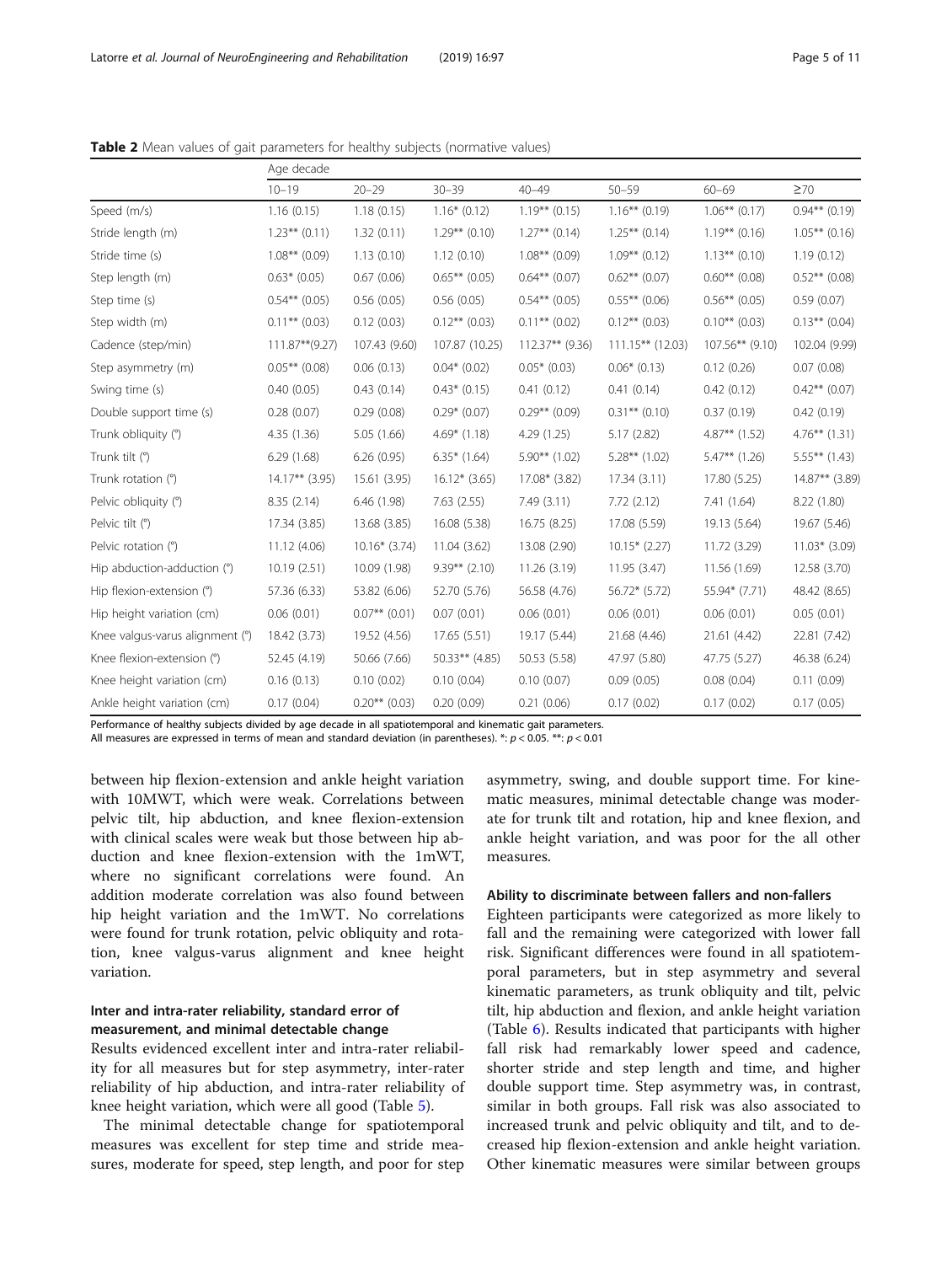|                                 | Age decade       |                  |                  |                  |                  |                  |                    |
|---------------------------------|------------------|------------------|------------------|------------------|------------------|------------------|--------------------|
|                                 | $10 - 19$        | $20 - 29$        | $30 - 39$        | $40 - 49$        | $50 - 59$        | $60 - 69$        | $\geq 70$          |
| Speed (m/s)                     | 1.13(0.22)       | 1.18(0.34)       | $1.03*$ (0.26)   | $0.90**$ (0.31)  | $0.81***$ (0.28) | $0.75***$ (0.37) | $0.67**$ (0.14)    |
| Stride length (m)               | $1.40***$ (0.11) | 1.30(0.26)       | $1.16***$ (0.20) | $1.07***$ (0.25) | $1.00***$ (0.28) | $0.92**$ (0.37)  | $0.82**$ (0.18)    |
| Stride time (s)                 | $1.31***$ (0.34) | 1.15(0.19)       | 1.17(0.19)       | $1.26***$ (0.28) | $1.31***$ (0.27) | $1.35***$ (0.30) | 1.22(0.11)         |
| Step length (m)                 | $0.68*$ (0.08)   | 0.64(0.10)       | $0.58***$ (0.10) | $0.55***$ (0.12) | $0.49**$ (0.14)  | $0.46**$ (0.19)  | $0.41***$ (0.08)   |
| Step time (s)                   | $0.64***$ (0.18) | 0.58(0.11)       | 0.59(0.10)       | $0.63***$ (0.14) | $0.65***$ (0.12) | $0.68**$ (0.15)  | 0.61(0.06)         |
| Step width (m)                  | $0.15***$ (0.05) | 0.13(0.03)       | $0.17***$ (0.06) | $0.18***$ (0.05) | $0.21***$ (0.07) | $0.18***$ (0.05) | $0.17***$ (0.06)   |
| Cadence (step/min)              | 97.66** (15.79)  | 107.41 (15.90)   | 105.02 (15.07)   | 99.22** (20.24)  | 94.34** (14.48)  | 92.23** (17.62)  | 98.96 (9.79)       |
| Step asymmetry (m)              | $0.28**$ (0.24)  | 0.04(0.04)       | $0.05*$ (0.04)   | $0.08*$ (0.08)   | $0.07*$ (0.05)   | 0.06(0.05)       | 0.10(0.05)         |
| Swing time (s)                  | 0.33(0.13)       | 0.47(0.09)       | $0.38*$ (0.08)   | 0.41(0.07)       | 0.36(0.11)       | 0.41(0.06)       | $0.33***$ $(0.13)$ |
| Double support time (s)         | 0.32(0.07)       | 0.26(0.19)       | $0.37*$ (0.20)   | $0.46**$ (0.21)  | $0.47**$ (0.17)  | 0.46(0.23)       | 0.45(0.15)         |
| Trunk obliquity (°)             | 5.85(2.47)       | 4.97 (1.74)      | $6.19*(2.51)$    | 6.44(3.72)       | 6.97(3.64)       | $8.27**$ (3.61)  | $7.58**$ (2.54)    |
| Trunk tilt (°)                  | 8.04 (1.70)      | 7.95* (1.99)     | $8.32*(2.72)$    | $9.15***$ (3.10) | $7.96**$ (2.92)  | $9.99**$ (5.47)  | $9.49**$ (3.79)    |
| Trunk rotation (°)              | $21.7***$ (4.45) | 16.82 (4.29)     | 22.42* (9.23)    | $21.93*$ (6.95)  | 22.24 (8.81)     | 17.06 (5.56)     | 20.25 (3.04)       |
| Pelvic obliquity (°)            | 9.27(1.64)       | 6.88(2.60)       | 9.55(3.07)       | 9.52(2.85)       | 9.16(2.17)       | 7.85 (1.64)      | 9.22(4.05)         |
| Pelvic tilt (°)                 | 19.86 (4.53)     | 13.84 (5.51)     | 23.29* (9.87)    | 20.74 (7.74)     | 23.74 (9.77)     | 20.20 (8.68)     | 21.56 (8.67)       |
| Pelvic rotation (°)             | 15.45 (4.75)     | 15.20* (7.09)    | 14.68 (6.33)     | 16.01 (5.94)     | 15.66* (7.06)    | 12.12 (5.45)     | $13.63*$ (1.81)    |
| Hip abduction-adduction (°)     | 11.74 (3.22)     | 10.58 (2.59)     | $13.33**$ (2.45) | 13.00 (3.52)     | 12.05 (2.09)     | 12.02 (2.89)     | 14.20 (2.06)       |
| Hip flexion-extension (°)       | 59.49 (9.03)     | 56.49 (6.80)     | 55.22 (7.82)     | 52.84 (7.22)     | 49.28* (9.49)    | 49.52* (8.18)    | 45.30 (9.86)       |
| Hip height variation (cm)       | 0.20(0.24)       | $0.37**$ (0.32)  | 0.07(0.02)       | 0.18(0.34)       | 0.06(0.02)       | 0.07(0.06)       | 0.05(0.01)         |
| Knee valgus-varus alignment (°) | 22.17 (11.84)    | 19.41 (5.98)     | 21.79 (7.10)     | 19.36 (6.11)     | 18.61 (4.40)     | 19.95 (6.01)     | 22.97 (4.97)       |
| Knee flexion-extension (°)      | 49.37 (7.36)     | 45.03 (16.58)    | 43.74** (8.14)   | 50.06 (12.75)    | 44.89 (8.83)     | 39.60 (15.53)    | 41.40 (8.89)       |
| Knee height variation (cm)      | 0.19(0.16)       | 0.09(0.03)       | 0.15(0.16)       | 0.10(0.03)       | 0.13(0.12)       | 0.18(0.24)       | 0.12(0.05)         |
| Ankle height variation (cm)     | 0.23(0.11)       | $0.33***$ (0.13) | 0.19(0.05)       | 0.23(0.13)       | 0.17(0.05)       | 0.17(0.07)       | 0.14(0.05)         |

<span id="page-5-0"></span>Table 3 Mean values of gait parameters for individuals post-stroke

Performance of individuals with stroke divided by age decade in all spatiotemporal and kinematic gait parameters.

All measures are expressed in terms of mean and standard deviation (in parentheses).\*:  $p < 0.05$ .\*\*:  $p < 0.01$ 

and did not reach statistical significance. Finally, results of the ROC analysis showed that speed, stride and step length, stride and step time and cadence had high sensitivity and specificity and, consequently, were good predictors of fall risk. In turn, swing and double support time, trunk obliquity and tilt, hip flexion, and ankle height variation proved to be fair predictors of fall risk.

# **Discussion**

This study investigates the sensitivity of an open-access Kinect v2-based gait analysis system to motor disability and risk of fall, its concurrent validity with clinical scales, inter and intra-rater reliability, minimal detectable change. Results revealed different performance not only between healthy subjects and individuals with stroke, but also between individuals post-stroke with and without risk of fall and evidenced significant but variable concurrent validity of gait parameters with clinical scales, good to excellent inter and intra-rater reliability, and also variable minimal detectable change. These results support the validity and

reliability of the Kinect v2-based gait analysis, which could complement clinical gait evaluations.

Mean speed values exhibited by healthy controls in our study were lower than those reported in other studies [\[47](#page-9-0)–[49\]](#page-9-0). This could be derived from an effect of the acceleration and deceleration phases [[50\]](#page-9-0), which are conventionally excluded from analysis to investigate gait at a constant speed  $[50]$  $[50]$  $[50]$ . In our study, although the effect of the acceleration phase could be partially avoided, as the first meter of walking was not registered by the Kinect v2, the deceleration phase was almost entirely included for analysis, given that participants reduced speed as they approached the device. This difference in the procedure, derived from the technical limitations of the Kinect v2, might have affected the results and, therefore, could explain the incongruences with previously reported normative values [[49,](#page-9-0) [51\]](#page-9-0). As a proof, comparable results to ours have been shown with comparable procedures [\[50](#page-9-0)].

However, in spite this discrepancy and the heterogeneity in the distribution of participants by age decade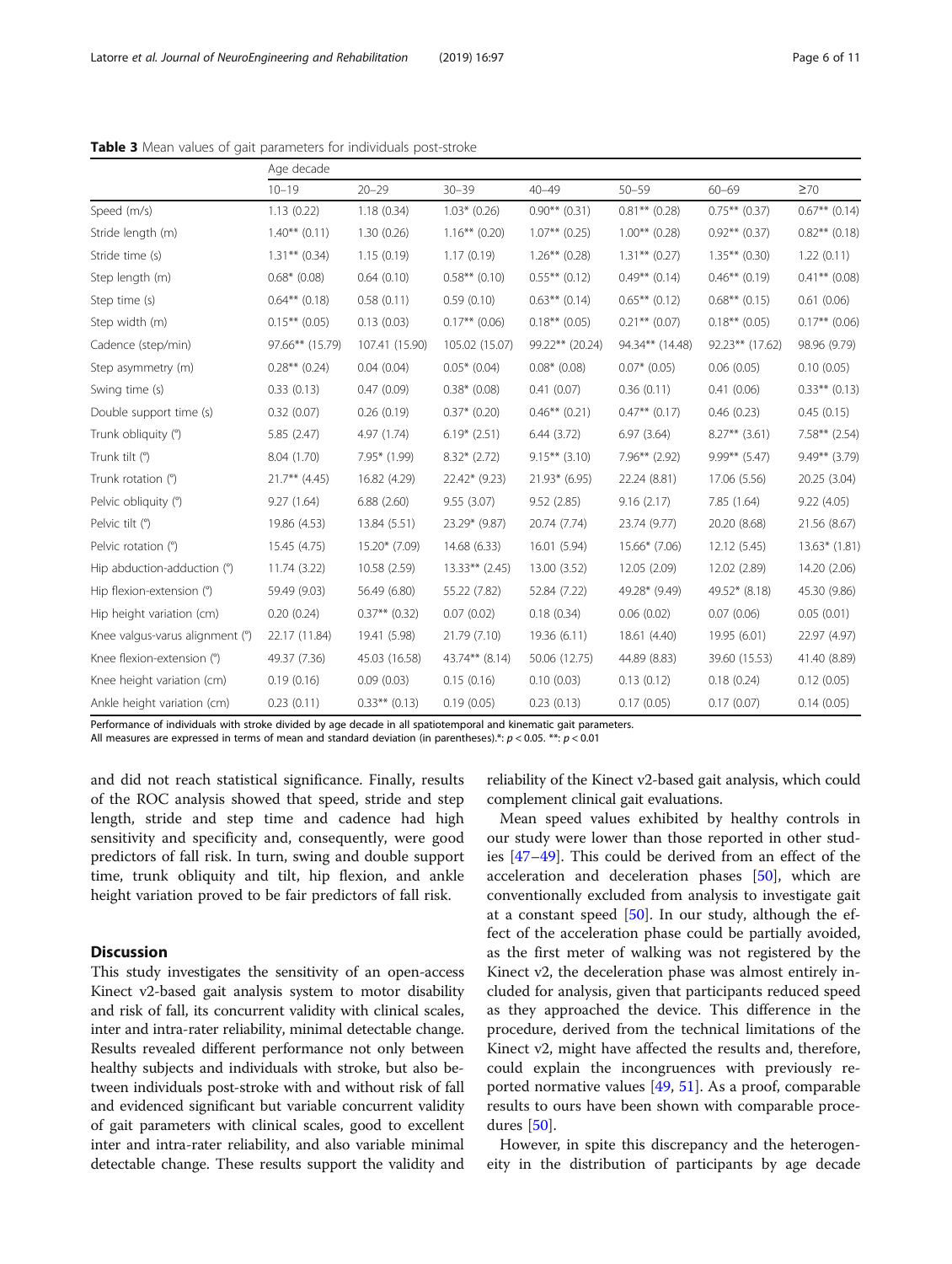|                                 | Dynamic gait index | 1-min walking test | 10-m walking test |
|---------------------------------|--------------------|--------------------|-------------------|
| Speed (m/s)                     | $r = 0.793**$      | $r = 0.754***$     | $r = -0.675**$    |
| Stride length (m)               | $r = 0.822**$      | $r = 0.684***$     | $r = -0.726**$    |
| Stride time (s)                 | $r = -0.645***$    | $r = -0.608**$     | $r = 0.596***$    |
| Step length (m)                 | $r = 0.806**$      | $r = 0.707**$      | $r = -0.721**$    |
| Step time (s)                   | $r = -0.658**$     | $r = -0.622**$     | $r = 0.602**$     |
| Step width (m)                  | $r = -0.400**$     | $r = -0.342**$     | $r = 0.332**$     |
| Cadence (step/min)              | $r = 0.614**$      | $r = 0.654***$     | $r = -0.557**$    |
| Step asymmetry (m)              | $r = -0.092$       | $r = -0.028$       | $r = 0.053$       |
| Swing time (s)                  | $r = 0.376***$     | $r = 0.274*$       | $r = -0.475**$    |
| Double support time (s)         | $r = -0.554**$     | $r = -0.551$ **    | $r = 0.505***$    |
| Trunk obliquity (°)             | $r = -0.539**$     | $r = -0.520**$     | $r = 0.571***$    |
| Trunk tilt (°)                  | $r = -0.599**$     | $r = -0.427**$     | $r = 0.688**$     |
| Trunk rotation (°)              | $r = 0.136$        | $r = -0.088$       | $r = 0.014$       |
| Pelvic obliquity (°)            | $r = -0.180$       | $r = -0.147$       | $r = 0.073$       |
| Pelvic tilt (°)                 | $r = -0.344**$     | $r = -0.297*$      | $r = 0.317**$     |
| Pelvic rotation (°)             | $r = -0.056$       | $r = 0.021$        | $r = 0.049$       |
| Hip abduction-adduction (°)     | $r = -0.342**$     | $r = -0.184$       | $r = 0.281*$      |
| Hip flexion-extension (°)       | $r = 0.436**$      | $r = 0.437**$      | $r = -0.241*$     |
| Hip height variation (cm)       | $r = 0.191$        | $r = 0.368**$      | $r = -0.173$      |
| Knee valgus-varus alignment (°) | $r = 0.034$        | $r = 0.080$        | $r = -0.037$      |
| Knee flexion-extension (°)      | $r = 0.255*$       | $r = 0.135$        | $r = -0.296**$    |
| Knee height variation (cm)      | $r = 0.013$        | $r = -0.036$       | $r = -0.126$      |
| Ankle height variation (cm)     | $r = 0.436***$     | $r = 0.536**$      | $r = -0.342**$    |

<span id="page-6-0"></span>Table 4 Concurrent validity of the spatiotemporal and kinematic parameters with clinical measures

Significant correlations of variable strength emerged between spatiotemporal and kinematic parameters obtained by the Kinect v2-based gait analysis and standardized clinical scales. \*:  $p < 0.05$ . \*\*:  $p < 0.01$ 

(more pronounced in the stroke group), the well-known gait decline with age [[52\]](#page-9-0) was evidenced by both healthy controls and participants post-stroke. In addition, differences between the performances of both populations, which are largely supported by the literature, were also evident. The slower speed and cadence and shorter stride length shown by participants with stroke are characteristic of hemiparetic gait post-stroke [[53\]](#page-9-0). The increased trunk and pelvic kinematics detected in this group could be explained by an impaired coordination and decreased muscle strength, which are common after stroke [[54\]](#page-10-0). The limited hip and knee flexion-extension detected in participants with stroke is also a distinctive impairment in this population [\[55\]](#page-10-0). The inclusion of both sides for analysis could have prevented even greater differences between groups, as an increased flexion of the less affected leg of individuals with stroke could have overcompensated the limited flexion in the more affected side, as previously reported [[53\]](#page-9-0). Nonetheless, the results of participants post-stroke should be examined with caution as they have been reported to show high variability [\[56\]](#page-10-0) and, in addition, a wide deviation is expected in hemiplegic individuals [\[2\]](#page-9-0). Even so, the performance of participants with stroke was similar to that reported by other studies including similar population [[57](#page-10-0)–[59\]](#page-10-0).

The concurrent validity of the Kinect v2-based gait analysis with traditional scales is comparable not only to that of the clinical tools used in the study  $[60]$  $[60]$  $[60]$  but also to laboratory-grade and gold-standard systems [\[61](#page-10-0), [62](#page-10-0)]. The sign of the correlations, in turn, supported the consistency of the gait measures, as better performance in all gait parameters were related to better performance in the clinical scales. For instance, higher gait speed was associated to higher score in the DGI, higher distance walked in the 1mWT, and shorter time on the 10MWT. The inter-rater and intra-rater reliability of the gait measures was comparable to those obtained by both clinical tools, such as the 10MWT  $[63, 64]$  $[63, 64]$  $[63, 64]$  $[63, 64]$  or the DGI  $[38]$ , and instrumented systems [\[25,](#page-9-0) [26\]](#page-9-0) in a stroke sample, and more importantly, are supported by preliminary studies exploring spatiotemporal [[25\]](#page-9-0) and kinematic gait analysis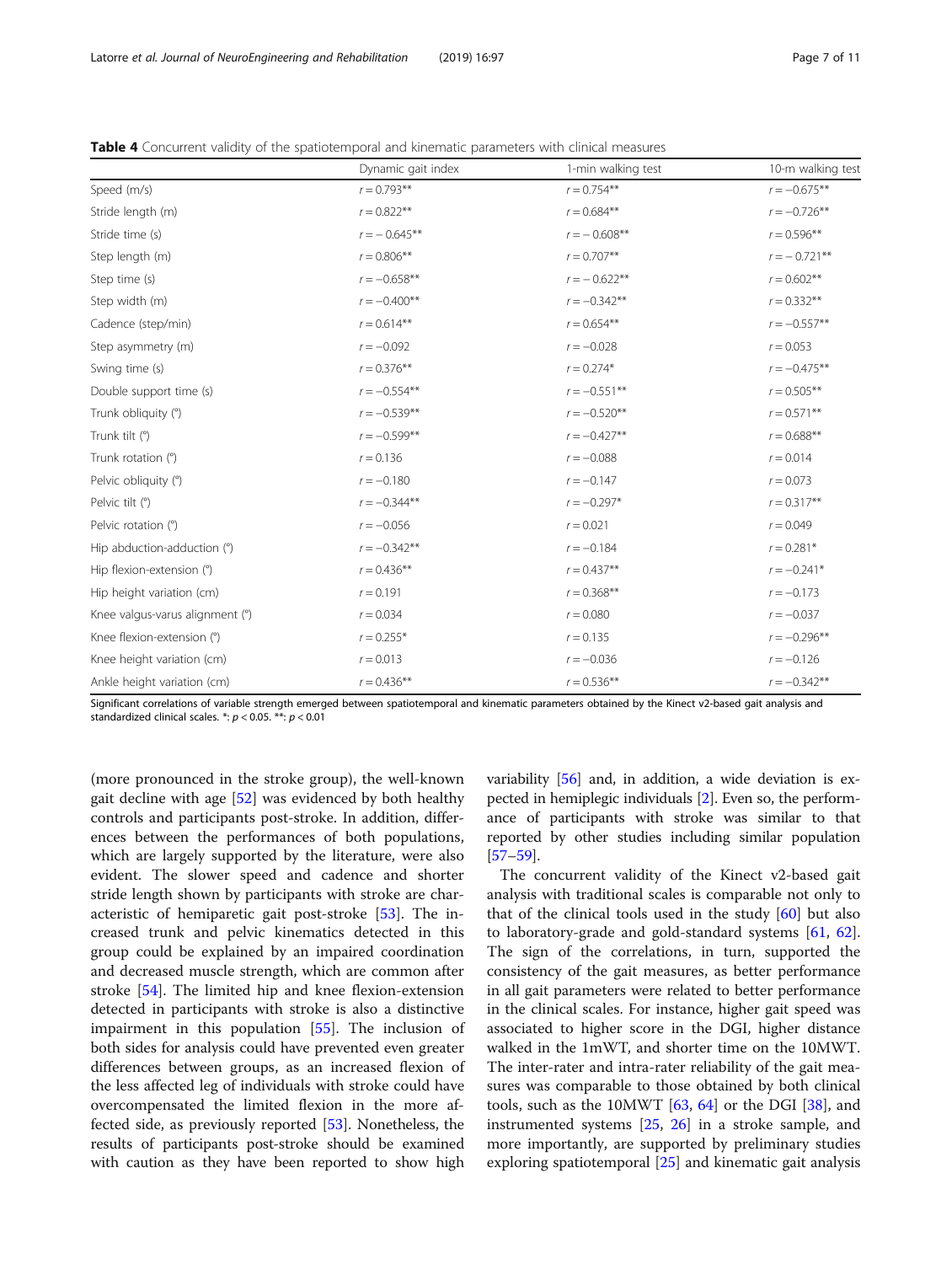|                                 | Inter-rater reliability | Intra-rater reliability | Standard error of measurement | Minimal detectable change |
|---------------------------------|-------------------------|-------------------------|-------------------------------|---------------------------|
| Speed (m/s)                     | $r = 0.970**$           | $r = 0.970**$           | 0.04                          | 0.12(12.4%)               |
| Stride length (m)               | $r = 0.975***$          | $r = 0.982**$           | 0.03                          | $0.09(8.1\%)$             |
| Stride time (s)                 | $r = 0.948**$           | $r = 0.958**$           | 0.03                          | $0.10(8.1\%)$             |
| Step length (m)                 | $r = 0.977**$           | $r = 0.970**$           | 0.02                          | $0.06(10.6\%)$            |
| Step time (s)                   | $r = 0.947**$           | $r = 0.960$ **          | 0.02                          | 0.05(7.8%)                |
| Step width (m)                  | $r = 0.943**$           | $r = 0.894**$           | 0.01                          | 0.03(23.9%)               |
| Cadence (step/min)              | $r = 0.939**$           | $r = 0.951**$           | 3.17                          | 8.79 (8.6%)               |
| Step asymmetry (m)              | $r = 0.636*$            | $r = 0.767**$           | 0.03                          | 0.09 (103.4%)             |
| Swing time (s)                  | $r = 0.834***$          | $r = 0.802$ **          | 0.04                          | $0.11(33.0\%)$            |
| Double support time (s)         | $r = 0.904$ **          | $r = 0.814***$          | 0.08                          | 0.22(50.7%)               |
| Trunk obliquity (°)             | $r = 0.846**$           | $r = 0.805**$           | 1.01                          | 2.80 (35.7%)              |
| Trunk tilt (°)                  | $r = 0.905***$          | $r = 0.886$ **          | 0.77                          | 2.15 (25.1%)              |
| Trunk rotation (°)              | $r = 0.913***$          | $r = 0.885**$           | 2.62                          | 7.25 (28.1%)              |
| Pelvic obliquity (°)            | $r = 0.821$ **          | $r = 0.924**$           | 2.10                          | 5.81 (54.1%)              |
| Pelvic tilt (°)                 | $r = 0.877**$           | $r = 0.965**$           | 6.07                          | 16.82 (78.4%)             |
| Pelvic rotation (°)             | $r = 0.968**$           | $r = 0.942**$           | 2.42                          | 6.70 (35.8%)              |
| Hip abduction-adduction (°)     | $r = 0.787**$           | $r = 0.838**$           | 2.05                          | 5.69 (42.0%)              |
| Hip flexion-extension (°)       | $r = 0.889**$           | $r = 0.862$ **          | 3.26                          | 9.04 (16.5%)              |
| Hip height variation (cm)       | $r = 0.746**$           | $r = 0.856$ **          | 0.01                          | $0.04(56.9\%)$            |
| Knee valgus-varus alignment (°) | $r = 0.881**$           | $r = 0.915***$          | 2.48                          | 6.90 (32.5%)              |
| Knee flexion-extension (°)      | $r = 0.893**$           | $r = 0.938**$           | 2.59                          | 7.17 (15.0%)              |
| Knee height variation (cm)      | $r = 0.829**$           | $r = 0.711***$          | 0.08                          | 0.22 (110.7%)             |
| Ankle height variation (cm)     | $r = 0.922$ **          | $r = 0.859**$           | 0.02                          | 0.05(29.8%)               |

<span id="page-7-0"></span>Table 5 Inter and intra-rater reliability, standard error of measurement, and minimal detectable change of gait parameters

Inter and intra-rater reliability of the spatiotemporal and kinematic parameters. Minimal detectable change is expressed in absolute values and percentage (in parentheses). \*: p < 0.05. \*\*: p < 0.01

[[26\]](#page-9-0) with the Kinect v2. Accuracy of spatiotemporal analysis, as represented by the standard error of measurement, is in line with previous reports [[31](#page-9-0)]. Although results might vary according to the population being tested, the sensitivity to detect small changes of the Kinect v2-based gait speed measurement was comparable not only to walking tests including similar distances, such as the three-meter walking test [[65](#page-10-0)] and the fourmeter gait speed [\[66](#page-10-0)], but also to instrumented walkways [[65\]](#page-10-0) and optical motion tracking systems [[67\]](#page-10-0). Sensitivity to changes in step and stride measures was also comparable to optical motion tracking [[67\]](#page-10-0) and poorer for other parameters. The minimal detectable change of some gait parameters should be highlighted as they allow for detecting changes that could be clinically important. For instance, the minimal detectable change of the Kinect v2-based system in gait speed was 0.12 m/s, which is almost a third of that using a stopwatch [[68](#page-10-0)]. Importance of this accuracy relies on its potential capacity to detect minimal clinically important changes in the gait speed, which have been established by different studies as being 0.13 m/s [\[69](#page-10-0)], 0.16 m/s [[70\]](#page-10-0), and 0.19 m/s [\[71](#page-10-0)] in individuals with subacute stroke and different disabilities.

The ability of almost all Kinect v2-based gait parameters to examine fall risk should be highlighted as increased fall risk is a well-known affliction after stroke during rehabilitation [\[72](#page-10-0)] and after discharge [\[73\]](#page-10-0). Other systems based on wearable inertial sensors [\[74](#page-10-0)] and Kinect-based data have been presented to assess fall risk [[75\]](#page-10-0). The Kinect v2-based gait analysis could successfully identify those individuals who might need more rehabilitative attention to prevent future falls according to the BBS in a shorter time than not only the mentioned instrumented systems but also than the clinical scale itself.

All these results support that, despite the limited sensitivity of the kinematic parameters, the Kinect v2-based gait analysis was able to successfully evidence the performance of both healthy controls and individuals poststroke, showing good concurrent validity with clinical scales, excellent reliability, and excellent ability to discriminate fall risk after stroke. These features, together with the low-cost, availability, and portability of the device,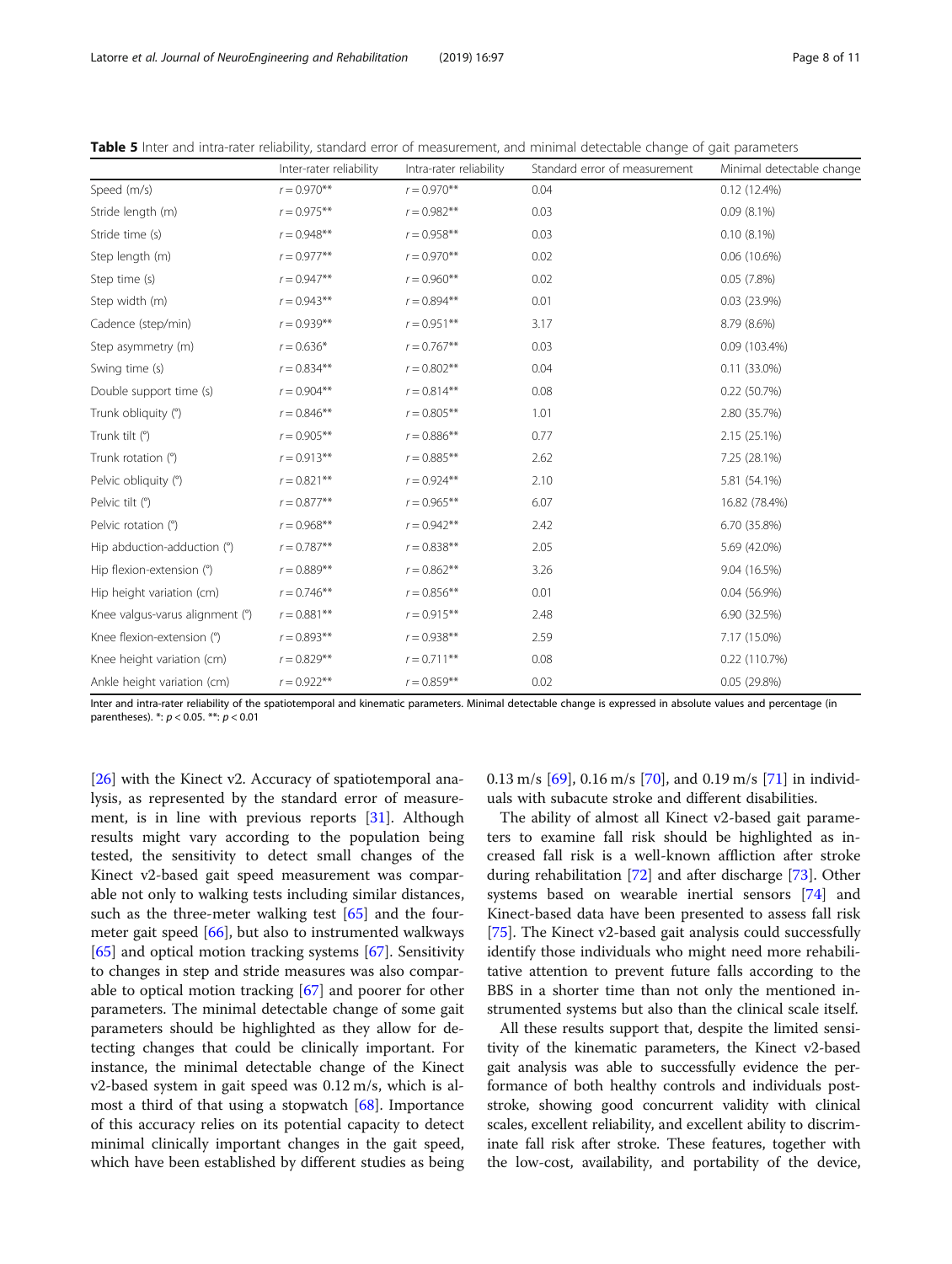<span id="page-8-0"></span>

|                                 | Higher fall risk | Lower fall risk | Statistical significance | <b>ROC</b> |
|---------------------------------|------------------|-----------------|--------------------------|------------|
| Speed (m/s)                     | 0.55(0.32)       | 1.00(0.23)      | $p = 0.000$              | 0.866      |
| Stride length (m)               | 0.76(0.37)       | 1.14(0.20)      | $p = 0.000$              | 0.826      |
| Stride time (s)                 | 1.52(0.32)       | 1.17(0.15)      | $p = 0.000$              | 0.857      |
| Step length (m)                 | 0.38(0.18)       | 0.57(0.10)      | $p = 0.000$              | 0.833      |
| Step time (s)                   | 0.75(0.15)       | 0.58(0.07)      | $p = 0.000$              | 0.846      |
| Step width (m)                  | 0.21(0.07)       | 0.17(0.05)      | $p = 0.015$              | 0.668      |
| Cadence (step/min)              | 81.88 (15.71)    | 103.92 (12.51)  | $p = 0.000$              | 0.858      |
| Step asymmetry (m)              | 0.09(0.05)       | 0.07(0.10)      | $p = 0.401$              | 0.685      |
| Swing time (s)                  | 0.31(0.14)       | 0.40(0.08)      | $p = 0.003$              | 0.715      |
| Double support time (s)         | 0.56(0.18)       | 0.37(0.17)      | $p = 0.000$              | 0.797      |
| Trunk obliquity (°)             | 9.54(4.72)       | 5.90(2.14)      | $p = 0.000$              | 0.759      |
| Trunk tilt (°)                  | 11.53 (5.02)     | 7.75(2.14)      | $p = 0.000$              | 0.762      |
| Trunk rotation (°)              | 22.50 (7.89)     | 20.09 (7.13)    | $p = 0.228$              | 0.612      |
| Pelvic obliquity (°)            | 9.83(3.40)       | 8.50(2.15)      | $p = 0.052$              | 0.590      |
| Pelvic tilt (°)                 | 25.24 (12.35)    | 20.03 (7.15)    | $p = 0.029$              | 0.606      |
| Pelvic rotation (°)             | 15.67 (6.81)     | 14.67 (5.95)    | $p = 0.552$              | 0.541      |
| Hip abduction-adduction (°)     | 13.43 (3.43)     | 11.95 (2.31)    | $p = 0.039$              | 0.612      |
| Hip flexion-extension (°)       | 45.97 (10.91)    | 53.54 (7.79)    | $p = 0.002$              | 0.725      |
| Hip height variation (cm)       | 0.06(0.03)       | 0.13(0.22)      | $p = 0.189$              | 0.651      |
| Knee valgus-varus alignment (°) | 18.75 (6.69)     | 20.05 (5.13)    | $p = 0.390$              | 0.577      |
| Knee flexion-extension (°)      | 44.35 (8.07)     | 46.12 (11.36)   | $p = 0.552$              | 0.549      |
| Knee height variation (cm)      | 0.13(0.10)       | 0.13(0.14)      | $p = 0.972$              | 0.575      |
| Ankle height variation (cm)     | 0.14(0.04)       | 0.21(0.10)      | $p = 0.004$              | 0.760      |

Significant correlations of variable strength emerged between spatiotemporal and kinematic parameters obtained by the Kinect v2-based gait analysis and standardized clinical scales. ROC: receiver operating characteristic

could support the use of the Kinect v2-based gait analysis as a low-cost alternative to laboratory-grade systems in the clinical setting, to complement gait assessment.

# Conclusions

The Kinect v2-based gait analysis successfully characterized a cohort of individuals with stroke in comparison to age-matched healthy subjects, showed concurrent validity with clinical scales, excellent reliability, variable sensitivity, and also excellent ability to identify risk fall, which supports its use as a low-cost alternative to laboratory-grade systems under certain circumstances to complement clinical gait assessment.

#### Abbreviations

10MWT: 10-m Walking Test; 1mWT: 1-min Walking Test; BBS: Berg Balance Scale; DGI: Dynamic Gait Index

#### Acknowledgements

The authors wish to thank the staff of NEURORHB. Servicio de Neurorrehabilitación de Hospitales Vithas and the staff of Instituto de Investigación e Innovación en Bioingeniería for their support in this project, especially Adrián Borrego González for their assistance.

# Authors' contributions

All the authors participated in the design of the study and interpretation of the results. In addition, JL and CC contributed to the data acquisition, and JL, MA, and RL designed the hardware and software components of the system. All authors read and approved the final manuscript.

#### Funding

This study was funded by project VALORA, grant 201701–10 of the Fundació la Marató de la TV3 (Barcelona, Spain), and grant "Ayuda a Primeros Proyectos de Investigación (PAID-06-18), Vicerrectorado de Investigación, Innovación y Transferencia de la Universitat Politècnica de València" (València, Spain).

### Availability of data and materials

The datasets used and/or analyzed during the current study are available from the corresponding author on reasonable request.

#### Ethics approval and consent to participate

Ethical approval for the study was granted by the Institutional Review Board of Vithas Hospital Valencia al Mar. All eligible candidates who agreed to take part in the study provided written informed consent.

#### Consent for publication

Not applicable

# Competing interests

The authors declare that they have no competing interests.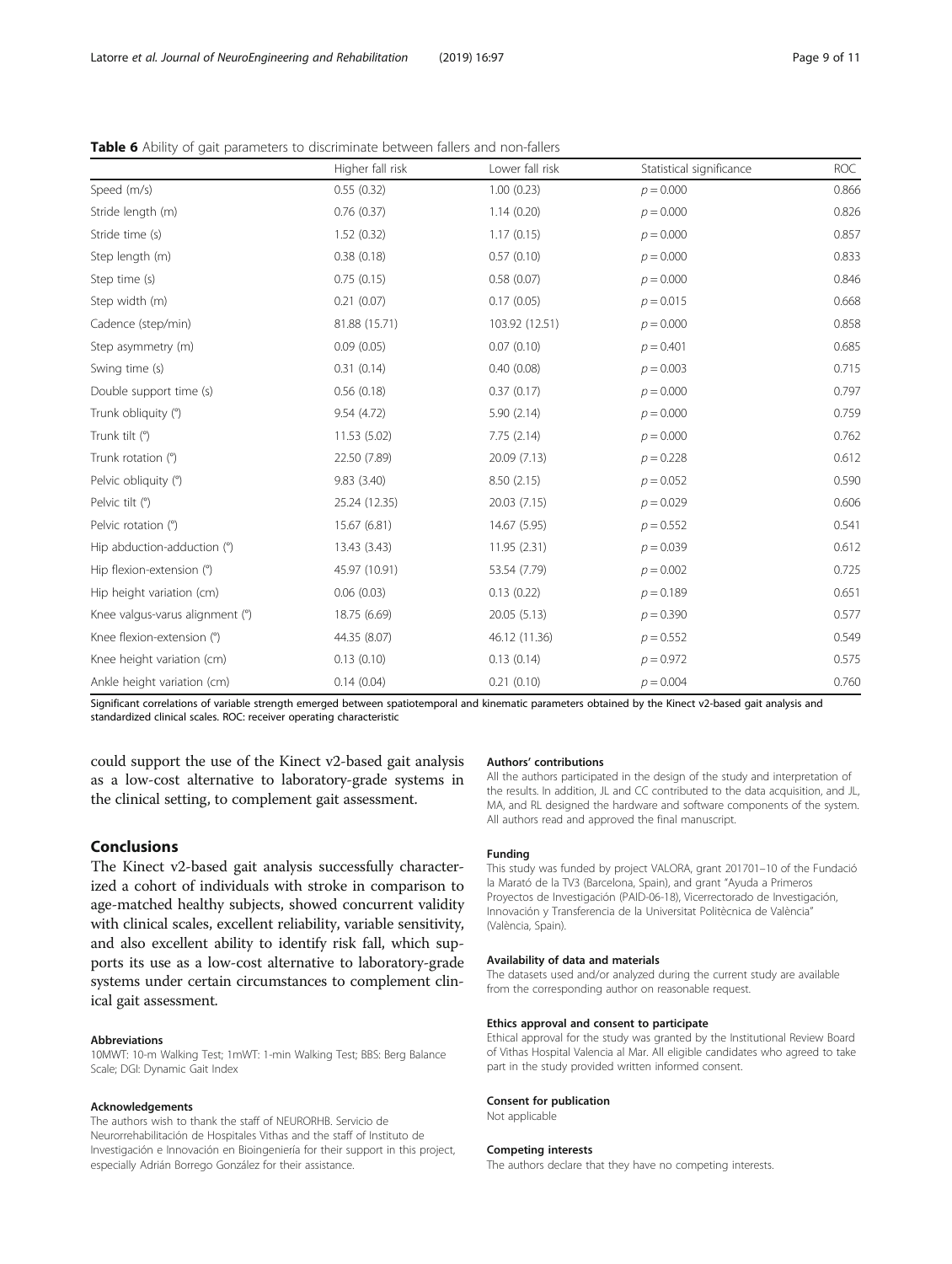# <span id="page-9-0"></span>Received: 12 April 2019 Accepted: 17 July 2019 Published online: 26 July 2019

#### References

- 1. Balaban B, Tok F. Gait disturbances in patients with stroke. PM&R. 2014;6(7):635–42.
- 2. Woolley SM. Characteristics of gait in hemiplegia. Top Stroke Rehabil. 2001; 7(4):1–18.
- 3. Schaechter JD. Motor rehabilitation and brain plasticity after hemiparetic stroke. Progress Neurobiol. 2004;73:61–72.
- 4. An S, Lee Y, Shin H, Lee G. Gait velocity and walking distance to predict community walking after stroke. Nurs Health Sci. 2015;17(4):533–8.
- Moon Y, Sung J, An R, Hernandez ME, Sosnoff JJ. Gait variability in people with neurological disorders: a systematic review and meta-analysis. Hum Mov Sci. 2016;47:197–208.
- 6. Kobsar D, Olson C, Paranjape R, Hadjistavropoulos T, Barden JM. Evaluation of age-related differences in the stride-to-stride fluctuations, regularity and symmetry of gait using a waist-mounted tri-axial accelerometer. Gait Posture. 2014;39(1):553–7.
- Almarwani M, Perera S, VanSwearingen JM, Sparto PJ, Brach JS. The testretest reliability and minimal detectable change of spatial and temporal gait variability during usual over-ground walking for younger and older adults. Gait Posture. 2016;44:94–9.
- 8. Hollander M, Koudstaal PJ, Bots ML, Grobbee DE, Hofman A. Incidence, risk, and case fatality of first ever stroke in the elderly population. The Rotterdam Study. J Neurol Neurosurg Psychiatry. 2003;74(3):317–21
- 9. Lipskaya-Velikovsky L, Zeilig G, Weingarden H, Rozental-Iluz C, Rand D. Executive functioning and daily living of individuals with chronic stroke. Int J Rehabil Res. 2018;41(2):122–7.
- 10. Mayo NE, Wood-Dauphinee S, Cote R, Durcan L, Carlton J. Activity, participation, and quality of life 6 months poststroke. Arch Phys Med Rehabil. 2002;83(8):1035–42.
- 11. Sudarsky L. Gait disorders: prevalence, morbidity, and etiology. Adv Neurol. 2001;87:111–7.
- 12. Salbach NM, O'Brien KK, Brooks D, Irvin E, Martino R, Takhar P, et al. Reference values for standardized tests of walking speed and distance: a systematic review. Gait Posture. 2015;41(2):341–60.
- 13. Mancini M, King L, Salarian A, et al. Mobility lab to assess balance and gait with synchronized body-worn sensors. J Bioeng Biomed Sci. 2011. p. 007.
- 14. Menz HB, Latt MD, Tiedemann A, Kwan MMS, Lord SR. Reliability of the GAITRite® walkway system for the quantification of temporo-spatial parameters of gait in young and older people. Gait Posture. 2004;20(1):20–5.
- 15. Hansen AH, Childress DS, Meier MR. A simple method for determination of gait events. J Biomech. 2002;35(1):135–8.
- 16. Chen S, Lach J, Lo B, Yang GZ. Toward Pervasive Gait Analysis With Wearable Sensors: A Systematic Review. IEEE Journal of Biomedical and Health Informatics; 2016.
- 17. Sprager S, Juric M. Inertial sensor-based gait recognition: a review. Sensors. 2015;15(9):22089–127.
- 18. Lloréns R, Noé E, Naranjo V, Borrego A, Latorre J, Alcañiz M. Tracking Systems for Virtual Rehabilitation: objective performance vs. Subjective Experience A Practical Scenario. Sensors. 2015;15(3):6586–606.
- 19. Ali A, Sundaraj K, Ahmad B, Ahamed N, Islam A. Gait disorder rehabilitation using vision and non-vision based sensors: a systematic review. Bosn J Basic Med Sci. 2012;12(3):193.
- 20. Krebs DE, Edelstein JE, Fishman S. Reliability of observational kinematic gait analysis. Phys Ther. 1985;65(7):1027–33.
- 21. Clark RA, Bower KJ, Mentiplay BF, Paterson K, Pua YH. Concurrent validity of the Microsoft Kinect for assessment of spatiotemporal gait variables. J Biomech. 2013;46(15):2722–5.
- 22. Springer S, Yogev SG. Validity of the Kinect for gait assessment: a focused review. Sensors. 2016;16(2):194.
- 23. Clark RA, Pua YH, Oliveira CC, Bower KJ, Thilarajah S, McGaw R, et al. Reliability and concurrent validity of the Microsoft Xbox one Kinect for assessment of standing balance and postural control. Gait Posture. 2015; 42(2):210–3.
- 24. Gonzalez-Jorge H, Rodríguez-Gonzálvez P, Martínez-Sánchez J, González-Aguilera D, Arias P, Gesto M, et al. Metrological comparison between Kinect i and Kinect II sensors. Meas J Int Meas Confed. 2015;70:21–6.
- 25. Dolatabadi E, Taati B, Mihailidis A. Concurrent validity of the Microsoft Kinect for windows v2 for measuring spatiotemporal gait parameters. Med Eng Phys. 2016;38(9):952–8.
- 26. Mentiplay BF, Perraton LG, Bower KJ, Pua YH, McGaw R, Heywood S, et al. Gait assessment using the Microsoft Xbox one Kinect: concurrent validity and inter-day reliability of spatiotemporal and kinematic variables. J Biomech. 2015;48(10):2166–70.
- 27. Geerse DJ, Coolen BH, Roerdink M. Kinematic validation of a multi-Kinect v2 instrumented 10-meter walkway for quantitative gait assessments. PLoS One. 2015;10(10):e0139913.
- 28. Eltoukhy M, Oh J, Kuenze C, Signorile J. Improved kinect-based spatiotemporal and kinematic treadmill gait assessment. Gait Posture. 2017; 51:77–83.
- 29. Auvinet E, Multon F, Aubin CE, Meunier J, Raison M. Detection of gait cycles in treadmill walking using a Kinect. Gait Posture. 2015;41(2):722–5.
- 30. Dolatabadi E, Taati B, Mihailidis A. An automated classification of pathological gait using unobtrusive sensing technology. IEEE Trans Neural Syst Rehabil Eng. 2017;25(12):2336–46.
- 31. Latorre J, Llorens R, Colomer C, Alcañiz M. Reliability and comparison of Kinect-based methods for estimating spatiotemporal gait parameters of healthy and post-stroke individuals. J Biomech. 2018;72:268–73.
- 32. Green J, Forster A, Young J. Reliability of gait speed measured by a timed walking test in patients one year after stroke. Clin Rehabil. 2002;16(3):306–14.
- 33. Romero M, Sánchez A, Marín C, Navarro MD, Ferri J, Noé E. Clinical usefulness of the Spanish version of the Mississippi aphasia screening test (MASTsp): validation in stroke patients. Neurología. 2012;27(4):216–24.
- 34. Kinect hardware [Internet]. [cited 2017 Jul 19]. Available from: [https://](https://developer.microsoft.com/en-us/windows/kinect/hardware) [developer.microsoft.com/en-us/windows/kinect/hardware](https://developer.microsoft.com/en-us/windows/kinect/hardware)
- 35. Latorre J, Lloréns R, Noé. E. <http://www.gait.upv.es> [Internet]. 2018. Available from: <http://www.gait.upv.es>
- 36. Eltoukhy M, Kuenze C, Oh J, Jacopetti M, Wooten S, Signorile J. Microsoft Kinect can distinguish differences in over-ground gait between older persons with and without Parkinson's disease. Med Eng Phys. 2017;44:1–7.
- 37. Shumway-Cook A, Woollacott M. Motor control: theory and practical applications. 2nd ed. Int J Peadiatric. 1995.
- 38. Jonsdottir J, Cattaneo D. Reliability and validity of the dynamic gait index in persons with chronic stroke. Arch Phys Med Rehabil. 2007;88(11):1410–5.
- 39. McDowell BC, Kerr C, Parkes J, Cosgrove A. Validity of a 1 minute walk test for children with cerebral palsy. Dev Med Child Neurol. 2005;47(11):744.
- 40. Rossier P, Wade DT. Validity and reliability comparison of 4 mobility measures in patients presenting with neurologic impairment. Arch Phys Med Rehabil. 2001;82(1):9–13.
- 41. Berg KO, Wood-Dauphinee SL, Williams JI, Maki B. Measuring balance in the elderly: validation of an instrument. Can J Public Health. 83 Suppl 2:S7–11.
- 42. Evans JD. Straightforward statistics for the behavioral sciences. 1st ed. Brooks/Cole Pub. Co; 1996.
- 43. Llorens R, Latorre J, Noe E, Keshner EA. A low-cost Wii Balance Board™ based posturography system: An efficacy study with healthy subjects and individuals with stroke. In: International Conference on Virtual Rehabilitation, ICVR. 2015. 80–5.
- 44. Simpson LA, Miller WC, Eng JJ. Effect of Stroke on Fall Rate, Location and Predictors: A Prospective Comparison of Older Adults with and without Stroke. PLoS One. 2011;6(4):e19431.
- 45. Fawcett T. An introduction to ROC analysis. Pattern Recogn Lett. 2006;27(8): 861–74.
- 46. Bradley AP. The use of the area under the ROC curve in the evaluation of machine learning algorithms. Pattern Recogn. 1997;30(7):1145–59.
- 47. Bohannon RW, Williams Andrews A. Normal walking speed: A descriptive meta-analysis. Physiotherapy. 2011;97:182–9.
- 48. Perry J. Gait Analysis Normal and Pathological Function. Book by SLACKIncorporated; 1992. p. 1–19.
- 49. Oberg T, Karsznia A, Oberg K. Basic gait parameters: reference data for normal subjects, 10-79 years of age. J Rehabil Res Dev. 1993;30(2):210–23.
- 50. Wang C-Y, Lin Y-H, Chen T-R, Liu M-H, Chen Y-C. Gait speed measure: the effect of different measuring distances and the inclusion and exclusion of acceleration and deceleration. Percept Mot Skills. 2012;114(2):469–78.
- 51. Murray MP, Kory RC, Clarkson BH, Sepic SB. Comparison of free and fast speed walking patterns of normal men. Am J Phys Med. 1966;45(1):8–23.
- 52. Samson MM, Crowe A, de Vreede PL, Dessens JAG, Duursma SA, HJJ V. Differences in gait parameters at a preferred walking speed in healthy subjects due to age, height and body weight. Aging Clin Exp Res. 2001;13(1):16–21.
- 53. Chen G, Patten C, Kothari DH, Zajac FE. Gait differences between individuals with post-stroke hemiparesis and non-disabled controls at matched speeds. Gait Posture. 2005;22(1):51–6.